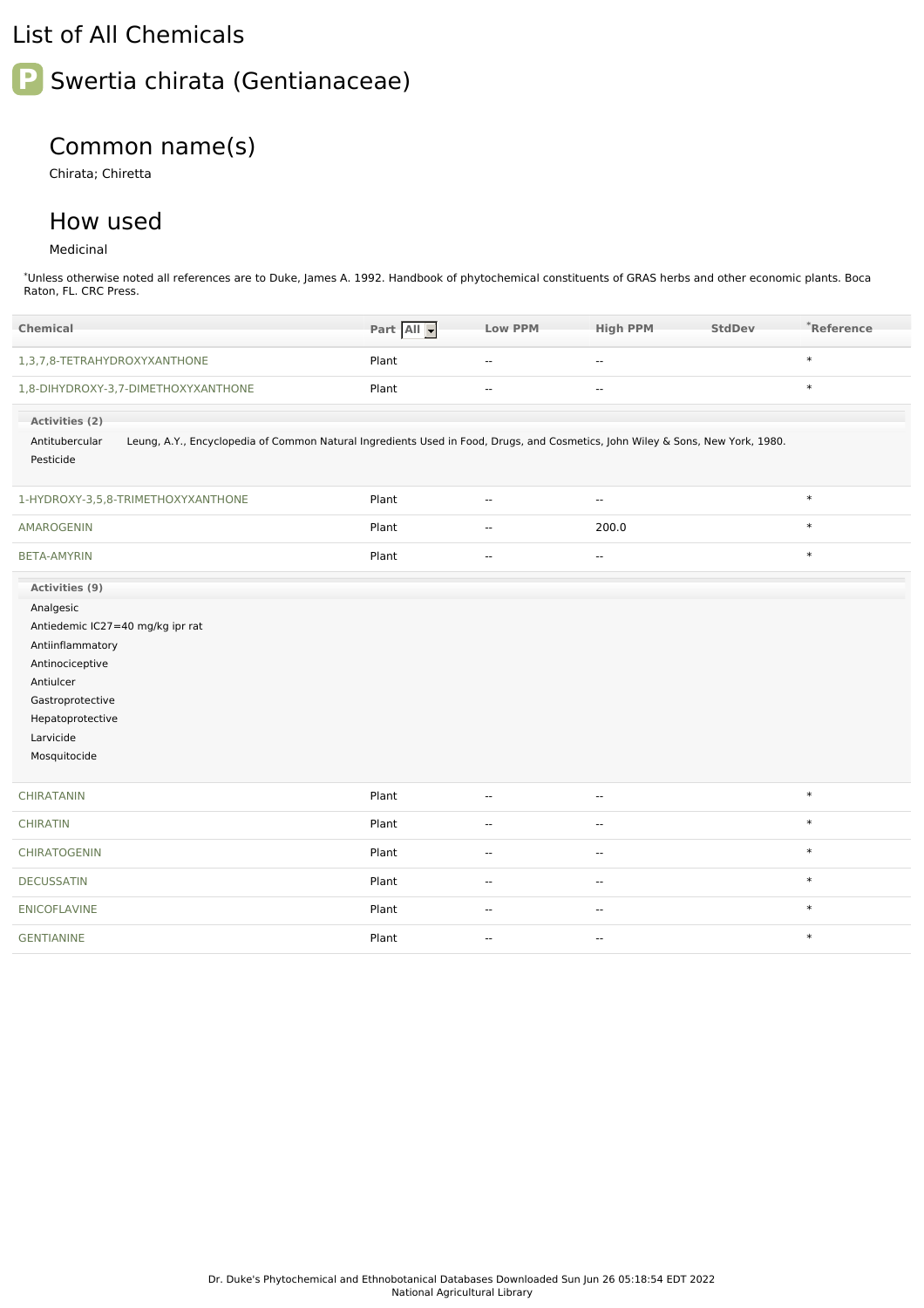| <b>Activities (24)</b>    |                                                                                                                                                                                                                                   |
|---------------------------|-----------------------------------------------------------------------------------------------------------------------------------------------------------------------------------------------------------------------------------|
| Analgesic                 | Wagner & Wolff, eds. 1977. New Natural Products (RS164. 156. 176)                                                                                                                                                                 |
| Antianaphylactic          |                                                                                                                                                                                                                                   |
| Antiarthritic             |                                                                                                                                                                                                                                   |
| Antibacterial             |                                                                                                                                                                                                                                   |
| Antiedemic                |                                                                                                                                                                                                                                   |
| Antihistaminic            |                                                                                                                                                                                                                                   |
| Antiinflammatory          | Wagner & Wolff, eds. 1977. New Natural Products (RS164. 156. 176)                                                                                                                                                                 |
| Antimeningitic ivn<br>man |                                                                                                                                                                                                                                   |
| Antipsychotic             | Wagner & Wolff, eds. 1977. New Natural Products (RS164. 156. 176)                                                                                                                                                                 |
| Antirheumatic             |                                                                                                                                                                                                                                   |
| Antishigellic             |                                                                                                                                                                                                                                   |
| Antistaphylococcic        |                                                                                                                                                                                                                                   |
| Antistreptococcic         |                                                                                                                                                                                                                                   |
| Ataractic                 | Wagner & Wolff, eds. 1977. New Natural Products (RS164. 156. 176)                                                                                                                                                                 |
| CNS-Paralytic             | Jeffery B. Harborne and H. Baxter, eds. 1983. Phytochemical Dictionary. A Handbook of Bioactive Compounds from Plants. Taylor & Frost, London. 791<br>pp.                                                                         |
| <b>CNS-Stimulant</b>      | Jeffery B. Harborne and H. Baxter, eds. 1983. Phytochemical Dictionary. A Handbook of Bioactive Compounds from Plants. Taylor & Frost, London. 791<br>pp.                                                                         |
| Corticosterogenic         | Huang, K. C. 1993. The Pharmacology of Chinese Herbs. CRC Press, Boca Raton, FL 388 pp.                                                                                                                                           |
| Emetic                    | Huang, K. C. 1993. The Pharmacology of Chinese Herbs. CRC Press, Boca Raton, FL 388 pp.                                                                                                                                           |
| Hypoglycemic              |                                                                                                                                                                                                                                   |
| Hypotensive               | Jeffery B. Harborne and H. Baxter, eds. 1983. Phytochemical Dictionary. A Handbook of Bioactive Compounds from Plants. Taylor & Frost, London. 791<br>pp.                                                                         |
| Myorelaxant               | Jeffery B. Harborne and H. Baxter, eds. 1983. Phytochemical Dictionary. A Handbook of Bioactive Compounds from Plants. Taylor & Frost, London. 791<br>pp.                                                                         |
| Neurotoxic                | R.J. Hixtable (Huxtable, R.J. (as T. Max). 1992. This and That:The Essential Pharmacology of Herbs and Spices. Tips 13:15-20 Huxtable, R.J. 1992b. The<br>Myth of Benficent Nature. The Risk of Herbal Preparations. Anns. Intern |
| Pesticide                 |                                                                                                                                                                                                                                   |
| Sedative                  | Wagner & Wolff, eds. 1977. New Natural Products (RS164. 156. 176)                                                                                                                                                                 |
| <b>GENTIOCRUCIN</b>       | $\ast$<br>Plant                                                                                                                                                                                                                   |
| <b>GENTIOPICRIN</b>       | $\ast$<br>Plant<br>$\overline{a}$                                                                                                                                                                                                 |
| Activities (4)            |                                                                                                                                                                                                                                   |
| Antimalarial              | Merck 11th Edition                                                                                                                                                                                                                |
| Fungicide                 |                                                                                                                                                                                                                                   |

| Larvicide 1,300-2,00 mg/man<br>Pesticide |       |                          |       |        |
|------------------------------------------|-------|--------------------------|-------|--------|
| <b>ISOBELLIDIFOLIN</b>                   | Plant | $- -$                    | --    | ∗      |
| <b>LUPEOL</b>                            | Plant | $\overline{\phantom{a}}$ | $- -$ | $\ast$ |
|                                          |       |                          |       |        |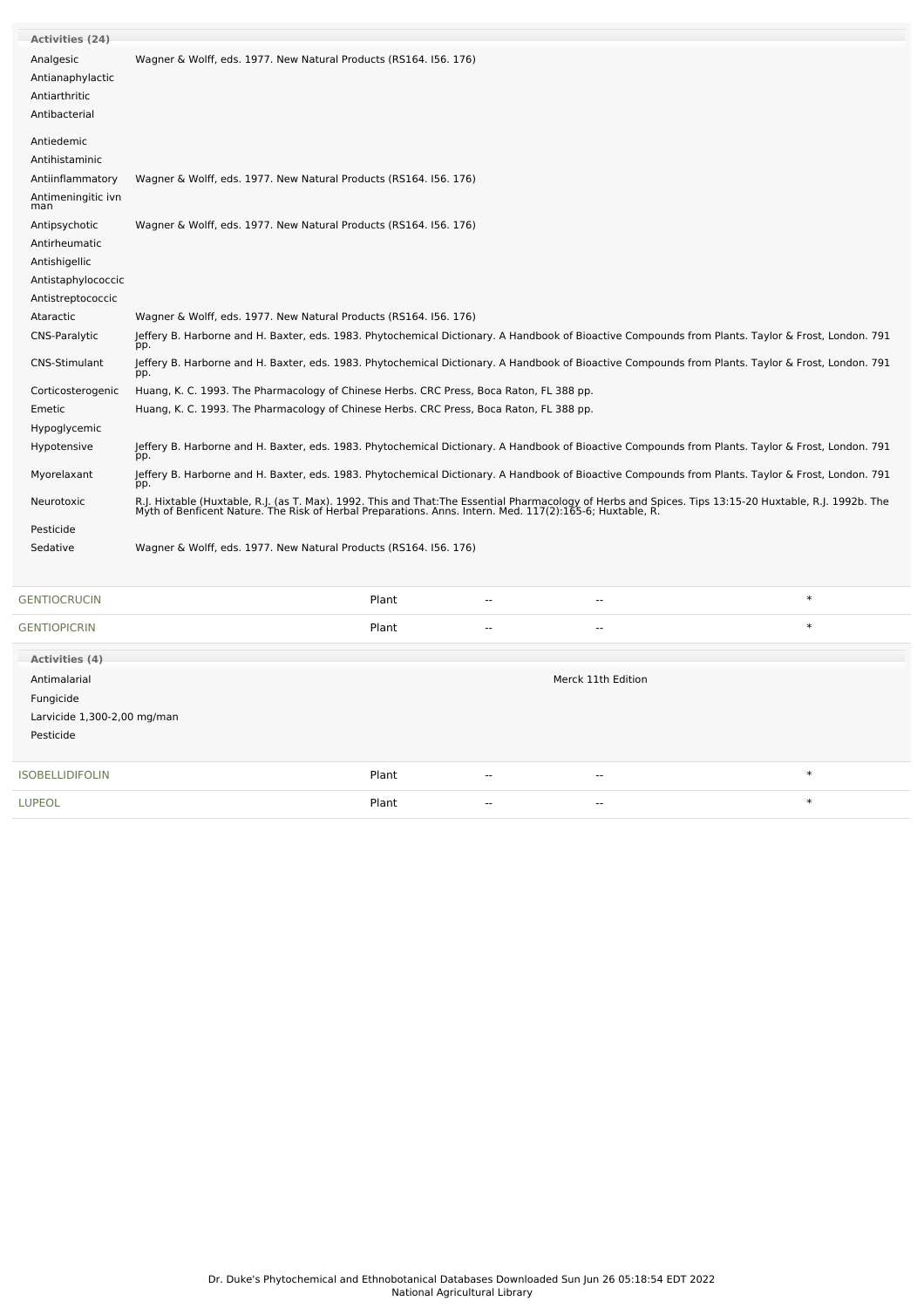| <b>Activities (21)</b>               |                                                                                                                                                                                                                                                                    |
|--------------------------------------|--------------------------------------------------------------------------------------------------------------------------------------------------------------------------------------------------------------------------------------------------------------------|
| AntiEBV                              |                                                                                                                                                                                                                                                                    |
| Antiangiogenic 30-50<br>ug/ml        |                                                                                                                                                                                                                                                                    |
| Antiedemic                           |                                                                                                                                                                                                                                                                    |
| Antiflu                              |                                                                                                                                                                                                                                                                    |
| Antihyperglycemic                    | Jeffery B. Harborne and H. Baxter, eds. 1983. Phytochemical Dictionary. A Handbook of Bioactive Compounds from Plants. Taylor & Frost, London.<br>791 pp.                                                                                                          |
| Antiinflammatory 1/3<br>indomethacin |                                                                                                                                                                                                                                                                    |
| Antilithic 25<br>mg/kg/day           |                                                                                                                                                                                                                                                                    |
| Antimalarial<br>$IC50 = 46.8$ ug/ml  | Khalid, S.A., Farouk, A., Geary**, T.G., and Jensen, J.B. 1985. Potential Antimalarial Candidates From African Plants: An In Vitro Approach Using<br>Plasmodium falciparum*. Journal of Ethnopharmacology, 15: 201-209, 1986.                                      |
| Antioxalate 25<br>mg/kg/day          |                                                                                                                                                                                                                                                                    |
| Antioxidant 25<br>mg/kg/day          |                                                                                                                                                                                                                                                                    |
| Antiperoxidant 25<br>mg/kg/day       |                                                                                                                                                                                                                                                                    |
| Antiprostaglandin                    |                                                                                                                                                                                                                                                                    |
| Antirheumatic                        |                                                                                                                                                                                                                                                                    |
| Antitumor                            | Jeffery B. Harborne and H. Baxter, eds. 1983. Phytochemical Dictionary. A Handbook of Bioactive Compounds from Plants. Taylor & Frost, London.<br>791 pp.                                                                                                          |
| Antiurethrotic                       |                                                                                                                                                                                                                                                                    |
| Antiviral                            |                                                                                                                                                                                                                                                                    |
| Cytotoxic 50-500 ppm                 |                                                                                                                                                                                                                                                                    |
| FPTase-Inhibitor<br>$IC50=65$ ug/ml  |                                                                                                                                                                                                                                                                    |
| Hypotensive                          | Jeffery B. Harborne and H. Baxter, eds. 1983. Phytochemical Dictionary. A Handbook of Bioactive Compounds from Plants. Taylor & Frost, London.<br>791 pp.                                                                                                          |
| Pesticide                            |                                                                                                                                                                                                                                                                    |
| TOPO-2-Inhibitor<br>IC50=10.4 uM     |                                                                                                                                                                                                                                                                    |
| MANGIFERIN                           | $\ast$<br>Plant<br>$\sim$<br>$\overline{a}$                                                                                                                                                                                                                        |
| <b>Activities (18)</b>               |                                                                                                                                                                                                                                                                    |
| Antidermatitic                       | Pakistan Encyclopedia Planta Medica. 1986.                                                                                                                                                                                                                         |
| Antidiabetic                         |                                                                                                                                                                                                                                                                    |
| Antifibrotic                         | =ICMR(Indian Council of Medical Research).1976.Medicinal Plants of India.Vol.1.Indian Council of Med. Res.Cambridge Printing Works, New Delhi.487<br>pp;ICMR.1987.Medicinal Plants of India.Vol.2.Indian Council of Med. Res.Camb                                  |
| Antihepatotic                        | =ICMR(Indian Council of Medical Research).1976.Medicinal Plants of India.Vol.1.Indian Council of Med. Res.Cambridge Printing Works, New Delhi.487<br>pp;ICMR.1987.Medicinal Plants of India.Vol.2.Indian Council of Med. Res.Cambr. Printing Works,New Delhi.600pp |

Antihepatotoxic Jeffery B. Harborne and H. Baxter, eds. 1983. Phytochemical Dictionary. A Handbook of Bioactive Compounds from Plants. Taylor & Frost, London. 791 pp. Antiherpetic

Antiinflammatory Jeffery B. Harborne and H. Baxter, eds. 1983. Phytochemical Dictionary. A Handbook of Bioactive Compounds from Plants. Taylor & Frost, London. 791  $\overline{p}$ Antioxidant

Antispasmodic Phenolic Compounds in Food and Their Effects on Health. Antioxidants & Cancer Prevention. Huang, M.T., Ho, C.T. and Lee, C.Y. eds. 1992. ACS Symposium Series 507.ACS, Washington 402 pp. Antiviral

Cardiotonic Phenolic Compounds in Food and Their Effects on Health. Antioxidants & Cancer Prevention. Huang, M.T., Ho, C.T. and Lee, C.Y. eds. 1992. ACS Symposium Series 507.ACS, Washington 402 pp.

Diuretic Phenolic Compounds in Food and Their Effects on Health. Antioxidants & Cancer Prevention. Huang, M.T., Ho, C.T. and Lee, C.Y. eds. 1992. ACS Symposium Series 507.ACS, Washington 402 pp.

=ICMR(Indian Council of Medical Research).1976.Medicinal Plants of India.Vol.1.Indian Council of Med. Res.Cambridge Printing Works, New Delhi.487<br>pp;ICMR.1987.Medicinal Plants of India.Vol.2.Indian Council of Med. Res.Camb

Phenolic Compounds in Food and Their Effects on Health. Antioxidants & Cancer Prevention. Huang, M.T., Ho, C.T. and Lee, C.Y. eds. 1992. ACS Symposium Series 507.ACS, Washington 402 pp.

[OLEIC-ACID](file:///phytochem/chemicals/show/13660) Plant -- -- \*

CNS-Stimulant 50-100 mg/kg

Choleretic <sup>20</sup> mg/kg

MAO-Inhibitor Pesticide

Immunostimulant Economic & Medicinal Plant Research, 6: 189.

T-Cell-Stimulant Economic & Medicinal Plant Research, 6: 189.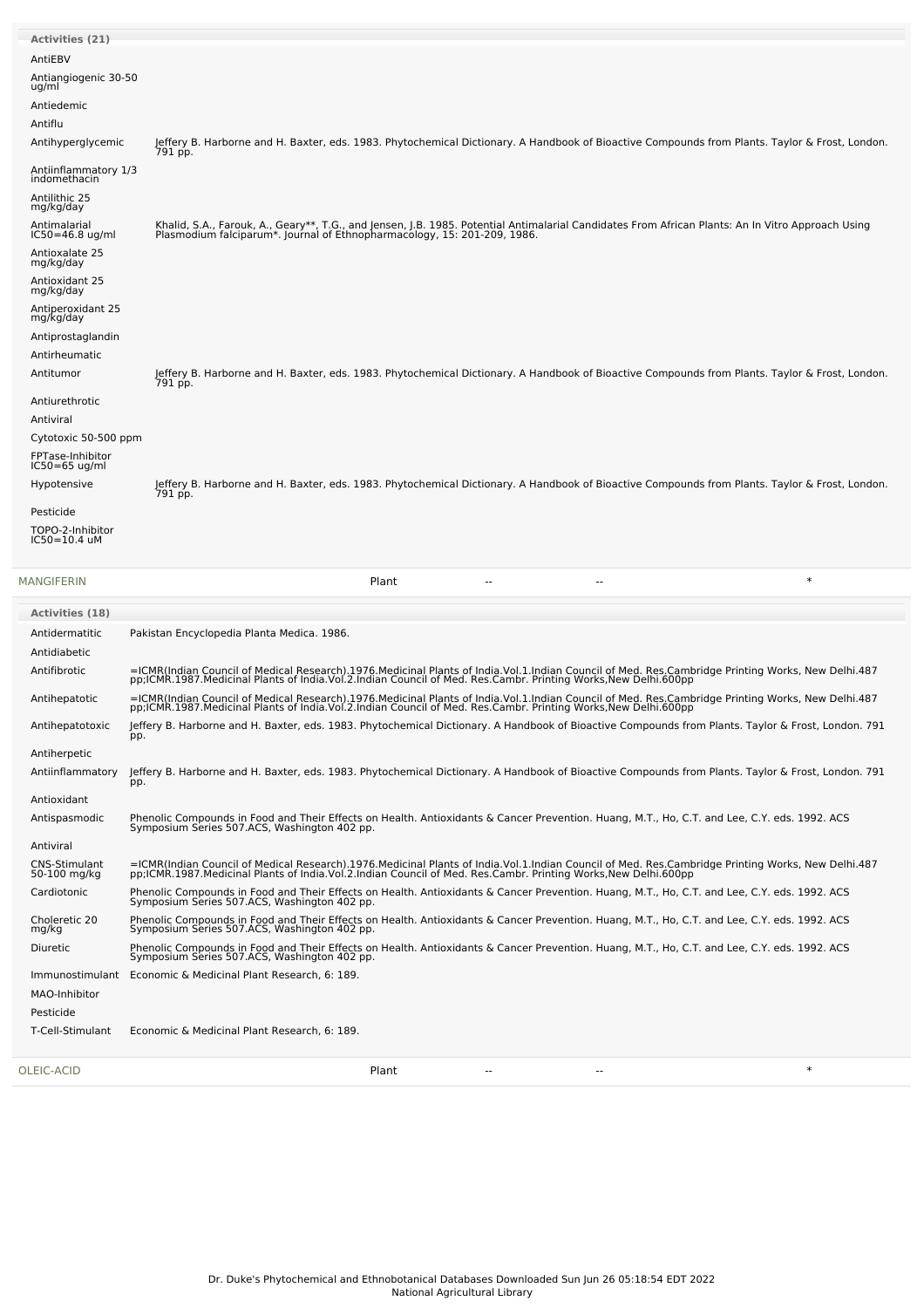| <b>Activities (18)</b>                 |                                                                                                                                                                                                          |
|----------------------------------------|----------------------------------------------------------------------------------------------------------------------------------------------------------------------------------------------------------|
| 5-Alpha-Reductase-<br><b>Inhibitor</b> |                                                                                                                                                                                                          |
| Allergenic                             |                                                                                                                                                                                                          |
| Alpha-Reductase-<br>Inhibitor          |                                                                                                                                                                                                          |
| Anemiagenic                            |                                                                                                                                                                                                          |
| Antialopecic                           |                                                                                                                                                                                                          |
| Antiandrogenic                         |                                                                                                                                                                                                          |
| Antiinflammatory<br>$IC50 = 21$ uM     |                                                                                                                                                                                                          |
| Antileukotriene-D4<br>$IC50 = 21$ uM   |                                                                                                                                                                                                          |
| Cancer-Preventive                      | Stitt, P. A. Why George Should Eat Broccoli. Dougherty Co, Milwaukee, WI, 1990, 399 pp.                                                                                                                  |
| Choleretic 5 ml/man                    |                                                                                                                                                                                                          |
| Dermatitigenic                         |                                                                                                                                                                                                          |
| FLavor FEMA 1-30                       | Aloe Research Council - Duke writeup of non-peer reviewd book by Coats and draft by Henry                                                                                                                |
| Hypocholesterolemic                    | Spiller, G. A. 1996 (Spiller, G. A. Ed. 1996. CRC Handbook of Lipids in Human Nutrition. CRC Press. Boca Raton, FL. 233 pp.)                                                                             |
| Insectifuge                            | Jacobson, M., Glossary of Plant-Derived Insect Deterrents, CRC Press, Inc., Boca Raton, FL, 213 p, 1990.                                                                                                 |
| Irritant                               | Merck 11th Edition                                                                                                                                                                                       |
| Percutaneostimulant                    | Seki, T., Toeda, C., Kawaguchi, T., Juni, K., Sugibayashi, K., and Morimoto, Y. 1990. Enhanced Transdermal Delivery of Zidovudine in Rats and<br>Human Skin. Chem. Pharm. Bull. 38(11): 3086-3089, 1990. |
| Perfumery                              | Aloe Research Council - Duke writeup of non-peer reviewd book by Coats and draft by Henry                                                                                                                |
| Propecic                               |                                                                                                                                                                                                          |
|                                        |                                                                                                                                                                                                          |

| OPHE<br>$\sim$ 1<br>the contract of the contract of the contract of the contract of the contract of the contract of the contract of | Plant | $- -$ | $- -$ |  |
|-------------------------------------------------------------------------------------------------------------------------------------|-------|-------|-------|--|
|                                                                                                                                     |       |       |       |  |

| PALMITIC-ACID                   | Plant                                                                                                                                                     | $\ast$ |
|---------------------------------|-----------------------------------------------------------------------------------------------------------------------------------------------------------|--------|
| <b>Activities (13)</b>          |                                                                                                                                                           |        |
| 5-Alpha-Reductase-<br>Inhibitor |                                                                                                                                                           |        |
| Antialopecic                    |                                                                                                                                                           |        |
| Antiandrogenic                  |                                                                                                                                                           |        |
| Antifibrinolytic                | Economic & Medicinal Plant Research, 1: 53.                                                                                                               |        |
| Antioxidant IC40=60             |                                                                                                                                                           |        |
| FLavor FEMA 1                   | Aloe Research Council - Duke writeup of non-peer reviewd book by Coats and draft by Henry                                                                 |        |
| Hemolytic                       | Bisset, N.G., ed. 1994. Herbal Drugs and Phytopharmaceuticals. CRC Press. Boca Raton, FL. 566 pp.                                                         |        |
| Hypercholesterolemic            | Spiller, G. A. 1996 (Spiller, G. A. Ed. 1996. CRC Handbook of Lipids in Human Nutrition. CRC Press. Boca Raton, FL. 233 pp.)                              |        |
| Lubricant                       | Jeffery B. Harborne and H. Baxter, eds. 1983. Phytochemical Dictionary. A Handbook of Bioactive Compounds from Plants. Taylor & Frost,<br>London. 791 pp. |        |
| Nematicide                      | Nigg, H.N. and Seigler, D.S., eds. 1992. Phytochemical Resources for Medicine and Agriculture. Plenum Press, New York. 445 pp.                            |        |
| Pesticide                       |                                                                                                                                                           |        |
| Propecic                        |                                                                                                                                                           |        |
| Soap                            | Jeffery B. Harborne and H. Baxter, eds. 1983. Phytochemical Dictionary. A Handbook of Bioactive Compounds from Plants. Taylor & Frost,<br>Londón. 791 pp. |        |

| <b>RESIN</b> | Plant | $\sim$ | $\hspace{0.1mm}-\hspace{0.1mm}-\hspace{0.1mm}$ |  |
|--------------|-------|--------|------------------------------------------------|--|
| STEARIC-ACID | Plant | $\sim$ | $\hspace{0.1mm}-\hspace{0.1mm}-\hspace{0.1mm}$ |  |

| <b>Activities (8)</b>                  |                                                                                                                                                           |
|----------------------------------------|-----------------------------------------------------------------------------------------------------------------------------------------------------------|
| 5-Alpha-Reductase-<br><b>Inhibitor</b> |                                                                                                                                                           |
| Cosmetic                               | Jeffery B. Harborne and H. Baxter, eds. 1983. Phytochemical Dictionary. A Handbook of Bioactive Compounds from Plants. Taylor & Frost,<br>Londón. 791 pp. |
| FLavor FEMA 2-4.000                    | Aloe Research Council - Duke writeup of non-peer reviewd book by Coats and draft by Henry                                                                 |
| Hypocholesterolemic                    | Spiller, G. A. 1996 (Spiller, G. A. Ed. 1996. CRC Handbook of Lipids in Human Nutrition. CRC Press. Boca Raton, FL. 233 pp.)                              |
| Lubricant                              | Jeffery B. Harborne and H. Baxter, eds. 1983. Phytochemical Dictionary. A Handbook of Bioactive Compounds from Plants. Taylor & Frost,<br>Londón. 791 pp. |
| Perfumery                              | Aloe Research Council - Duke writeup of non-peer reviewd book by Coats and draft by Henry                                                                 |
| Propecic                               |                                                                                                                                                           |
| Suppository                            | Jeffery B. Harborne and H. Baxter, eds. 1983. Phytochemical Dictionary. A Handbook of Bioactive Compounds from Plants. Taylor & Frost,<br>Londón. 791 pp. |
|                                        |                                                                                                                                                           |

[SWERCHIRIN](file:///phytochem/chemicals/show/16722) Plant -- -- \* **Activities (3)** Antihepatotoxic Jeffery B. Harborne and H. Baxter, eds. 1983. Phytochemical Dictionary. A Handbook of Bioactive Compounds from Plants. Taylor & Frost, London. 791 pp. Hypoglycemic MAO-Inhibitor Jeffery B. Harborne and H. Baxter, eds. 1983. Phytochemical Dictionary. A Handbook of Bioactive Compounds from Plants. Taylor & Frost, London. 791 pp.